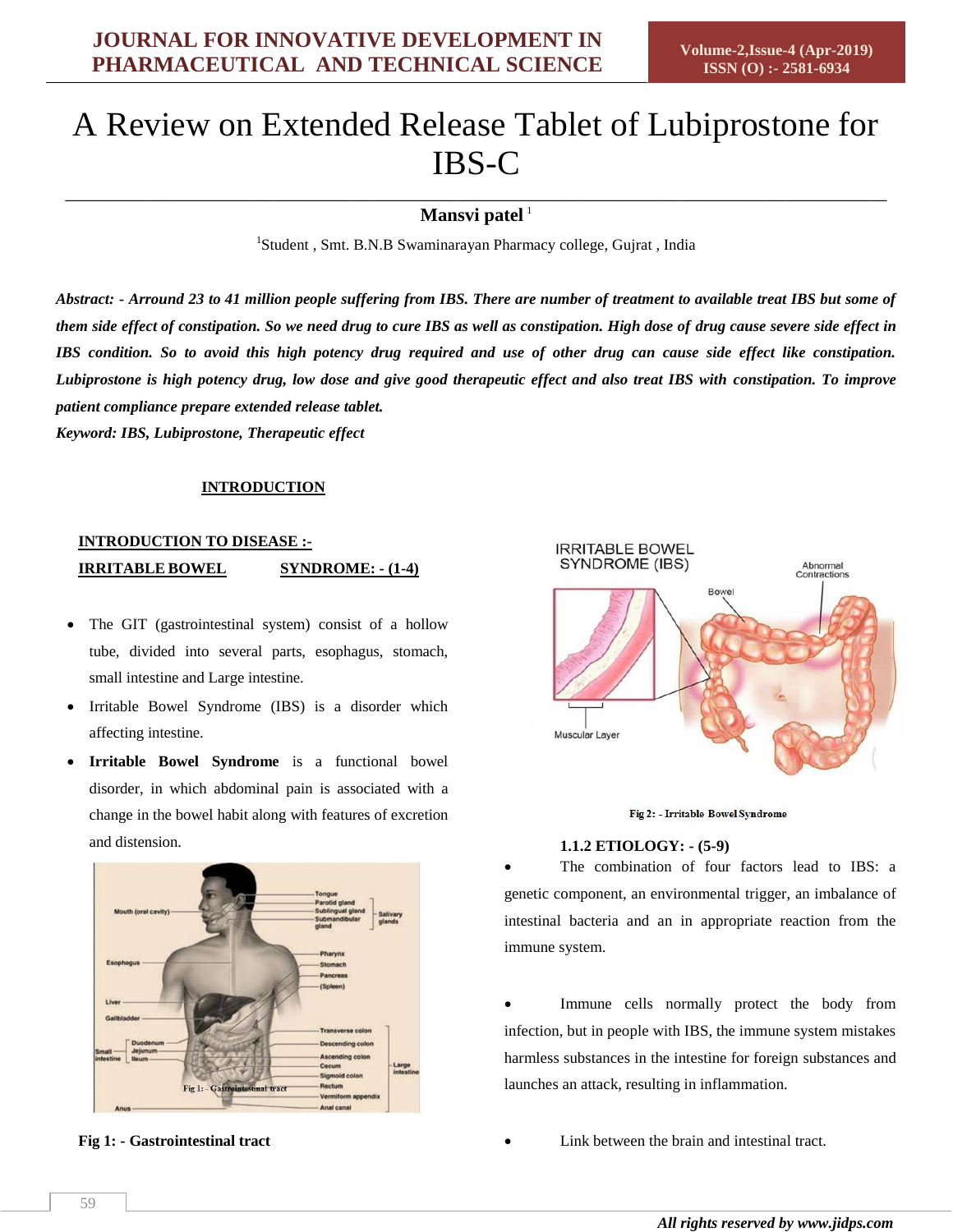- Cramping pain
- Abnormal muscle contractions.

 Irritable bowel syndrome generally believed that most patients develop symptoms in the response to psychosocial factor, altered gastrointestinal motility, altered visceral sensation and luminal factors.

# **1.1.2(A) Psychosocial Factor: -**

 About 50% patients meet criteria for a psychiatric diagnosis. A range of disturbance are Identified, including anxiety, depression somatisation and neurosis.

#### **1.1.2(B) Altered Gastrointestinal Motility:-**

- Patients with diarrhea as a predominant symptom exhibit cluster of rapid jejuna contraction waves, rapid intestinal transit and an increased number of fast and propagated colonic contractions.
- A range of motility disorders are found but none is diagnostic.

#### **1.1.2(c) Abnormal Visceral Perception:-**

 IBS is associated with the increased sensitivity to the intestinal distension induced by inflation of balloons in the ileum, colon and rectum.

#### **1.1.2(D) Luminal Factors:-**

 Some patients develop IBS following an episode of gastroenteritis.

**1.1.3 Symptoms: -** The common symptom observed in the patients is: (5,)



A Iternate occurrence of diarrhoea and constipation.

# **1.1.4 EPIDEMIOLOGY: - (10)**

 Irritable bowel syndrome is one of the most common gastrointestinal disorders with worldwide prevalence of up to **20%** and the reported prevalence of IBS in India is **4.2- 7.9%.**

# .1.1.5 CLASSIFICATION OF IBS: - (3, 4) IBS can be classified as

- $\rightarrow$  1. IBS-C = Irritable bowel syndrome- constipation
- $\div$  2. IBS-D = Irritable bowel syndrome-diarrhea

3. IBS-M = Irritable bowel syndrome-mixed pattern

+4. IBS-U = Irritable bowel syndrome- unspecified



Fig 4:-Classification of IBS

# **1.1.6CLINICAL FEATURES OF IBS (6, 7)**

#### **1.1.6 (A) Physical:**

- Mucus in stools.
- Lower abdominal pain, alleviated by the bowel movement.
- Diarrhea, constipation or both.
- Abdominal pain or discomfort.
- Abdominal distension.
- Poor appetite.
- Nausea.
- Headache.
- Back pain.
	- Depression
- Anxiet



- 
- Back pain
- Poor appetite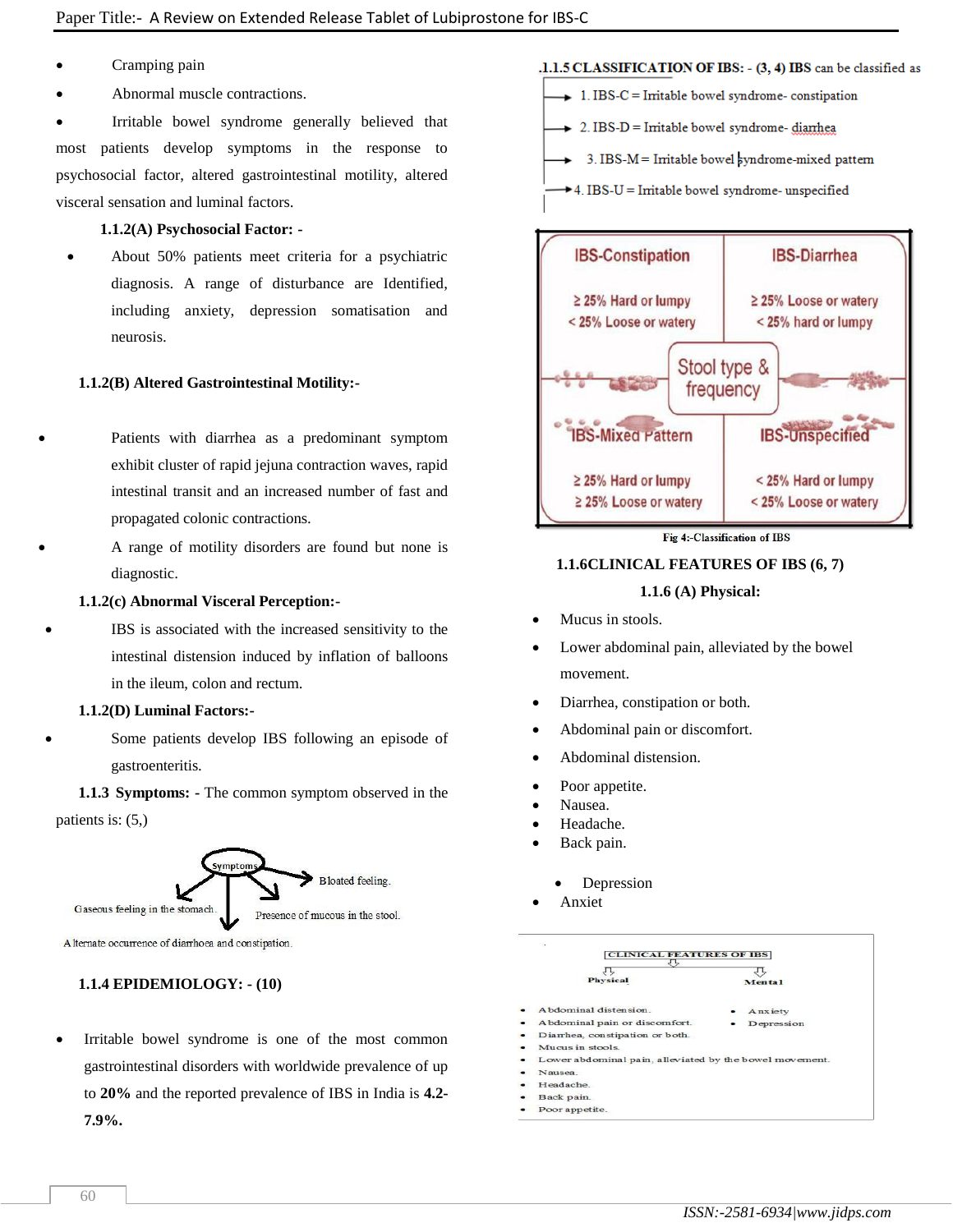# **1.1.7 PATHOGENESIS: - (11-14)**

- Motor abnormalities of GI are detectable in some patients include increased frequency and irregularity of luminal contractions, prolonged transit time in constipation-predominant IBS, and an exaggerated motor response to cholecystokinin and meal ingestion in diarrhea-predominant IBS.
- Visceral hypersensitivity is frequent finding in IBS and results from stimulation of various receptors in the gut wall that transmit signals via afferent neural pathways to dorsal horn of spinal cord and ultimately to the brain.

These abnormalities are secondary to psychological disturbances rather than being of primary relevance.



**Fig 5: Pathogenesis of IBS 1.1.8DIAGNOSIS:- (4, 8, 10, 15)**

 According to the complete medical history and physical examination the diagnosis of irritable bowel syndrome take place.

#### **1.1.8(A) Additional tests**

# (a) **Imaging tests:**

 Flexible sigmoidoscopy. This test examines the lower part of the colon (sigmoid) with a flexible, lighted tube (sigmoid scope).

#### **(b) Colonoscopy.**

- Diagnostic test in which a small, flexible tube is used to examine the entire length of the colon.
	- **(c) X-ray (radiography).**
		- X-rays, to obtain an image of the colon.

#### **(d) Computerized Tomography (CT) Scans.**

 CT scans produce cross-sectional X-ray images of internal organs. CT scans of your abdomen and pelvis may help your doctor rule out other causes of your symptoms,

especially if you have abdominal pain.

 Lactase is an enzyme you need to digest the sugar found in dairy products. If you don't produce this enzyme, you may have problems similar to those caused by irritable bowel syndrome, including abdominal pain, gas and diarrhea.

#### **(b)Breath Tests**

 Breath test is perform to look for a condition called bacterial overgrowth, in which bacteria from the colon grow up into the small intestine, leading to bloating, abdominal discomfort and diarrhea.

#### **(c)Blood Tests**

 Celiac disease is sensitivity to wheat, barley and rye protein that may cause signs and symptoms like those of irritable bowel syndrome. Blood tests can help rule out this disorder.

#### **(d)Stool Tests**

 In chronic diarrhea, examine stool for bacteria or parasites.

#### **1.1.9 Management of IBS: - (7)**

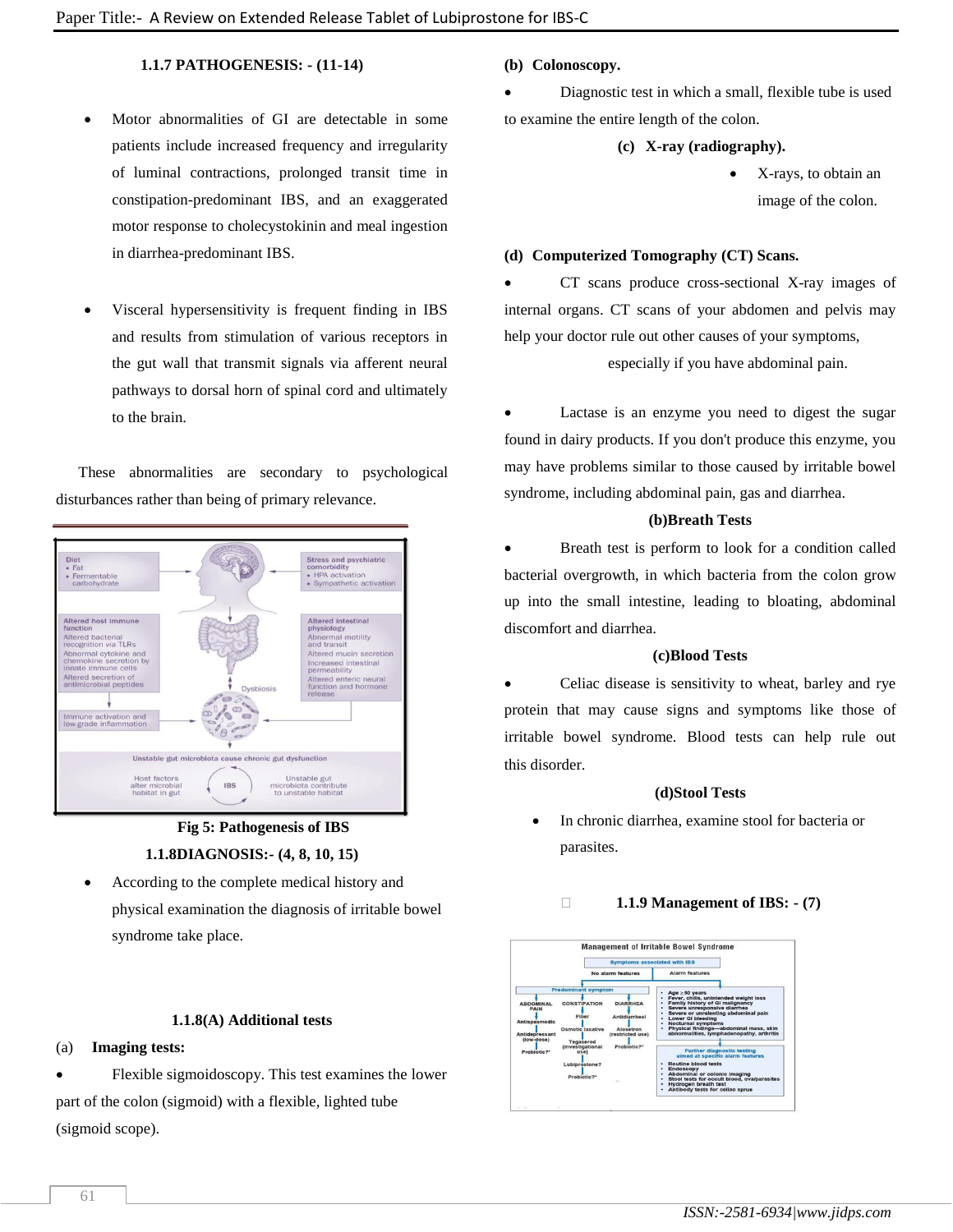# **1.2 CONSTIPATION:- (16,17,18)**

 $\Box$  Constipation means having a hard, dry bowel motion (faeces) that are difficult to pass. It may cause straining, pain and discomfort. There may be slight bleeding from a small tear in the back passage.

 $\Box$  Most people get constipated at some point in their lives. Constipation can be acute, which means sudden and lasting a short time, or chronic, which means lasting a long time, even years. Most constipation is acute and not dangerous.



#### **Fig 6: - Normal and constipated bowel**

#### **1.2.1 Symptoms of Constipation: - (19)**

- The commonest complaint is that of infrequent bowel motions:
- $\overrightarrow{P}$  Excessive straining during bowel motions
- > Passing hard or lumpy stools
- The feeling of incomplete evacuation or of a blockage

If stools are very hard, dry and large, it may cause a small split in the lining of the back passage (anal fissure) and result in pain and stinging in the area as well as some bright red bleeding, often seen on the toilet paper and sometimes also in the toilet.

#### **1.2.2 Causes Constipation: - (20)**

 $\Box$  Constipation is caused by stool spending too much time in the colon.

 $\Box$  The colon absorbs too much water from the stool, making it hard and dry.

 $\Box$  Hard, dry stool is more difficult for the muscles of the rectum to push out of the body.



**Fig 7: - causes of constipation.**

#### **1.2.3 EPIDEMIOLOGY: - (21)**

 $\Box$  The global prevalence of constipation varies between 7-14%, depending on the definition used.

 $\Box$  The prevalence is twofold higher in women than in men and tends to increase with age. Symptoms of chronic constipation overlap with those attributed to other disorder such as irritable bowel syndrome.

 $\Box$  In addition, mood disorder such as depression is more prevalent in patients with chronic constipation than the general population.

#### **1.2.4 Pathophysioloy :-( 22, 23, 24)**

 Constipation is often considered a natural part of aging but it is a disorder that is not caused by aging itself. Although changes in the gastrointestinal tract associated with aging may predispose one to develop constipation, the disorder usually has a multifactor etiology and may be a lifetime disorder.

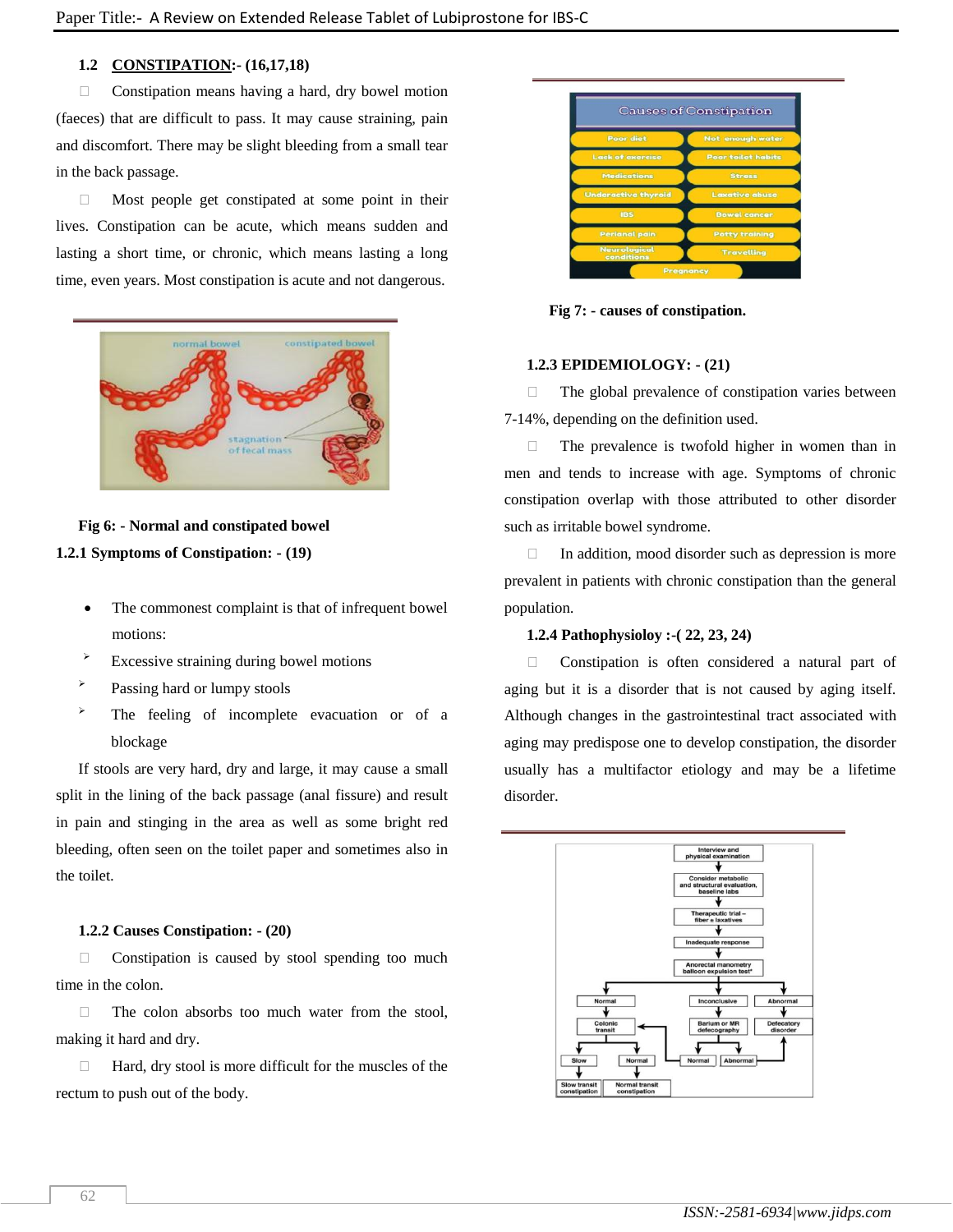Though bowel transit time and frequency of bowel movements do not change with aging, a number of co morbid conditions may contribute to the development of constipation.

Some data suggest that older adults perceive constipation as straining during defecation rather than decreased bowel frequency.

 Another study of elderly individuals who reported constipation demonstrated that straining and hard bowel movements were the most frequent complaints.

 Aging is associated with changes in the structure and function of the colon and defecator mechanisms. Regional differences in colonic properties and in neurotransmitter functions have implications for normal function and dysfunction.

Disordered defecation can occur as a result of injury to the pudendal nerve. The incidence of increased pudendal nerve terminal motor latency, an indicator of pudendal nerve dysfunction, is increased in elderly females.

 $\Box$  Injury to the pudendal nerves can lead to abnormal perineal descent, which can impact rectal emptying by causing partial prolapse of the anal canal by the anterior rectal mucosa. Several types of anorectal abnormalities occur in older people with constipation including dysphasia and pelvic dyssynergia.

 Dysphasia is characterized by reduced tone, increased compliance, and impaired sensation such that a greater degree of rectal distention is required to induce the defecator mechanism.

 $\Box$  Seen most commonly in frail elders, these individuals have recurrent rectal impactions, a frequent consequence of which is fecal soiling. Fecal soiling affects 28% of older people. However, it is a problem that is not assessed by doctors or nurses.

 Pelvic dyssynergia, also termed animus, involves a failure to relax the pelvic floor and external anal sphincter muscles during defecation.

# **1.3 IRRITABLE BOWEL SYNDROME WITH CONSTIPATION:- (25)**

 Irritable Bowel Syndrome with constipation, also referred to as IBS-C, is a distressing condition that can significantly affect the quality of life of those affected.

# **1.3.1 Symptoms of IBS-C : (26)**

abdominal pain or discomfort

gas, bloating and abdominal distention

 $\Box$  straining when having a bowel movement

 $\Box$  a sense that something is blocking your rectum

 infrequent bowel movements (less than three per week)

 $\Box$  feeling like you have not completed your bowel movement

#### **1.3.2 Causes of IBS-C (27)**

 $\Box$  The cause of IBS-C is include:

 Nerve Hyper-Sensitivity: Poorly coordinated signals between the brain and the gut can make your body overreact to the activities taking place during digestion causing increased sensitivity. This may explain why those with IBS-C experience abdominal pain and discomfort.

 Intestinal motility: The walls of the intestines are lined with layers of muscles that contract and relax in a coordinated rhythm as they move food from your stomach to your intestines through a process called peristalsis. For those with IBS-C, contractions within the intestine may be reduced or delayed causing gas, bloating and stool to move slower than normal

 $\Box$  Brain-bowel connection: There is a strong connection between our brain and bowel. This is sometimes called the brain-gut connection. In individuals with IBS-C, a possible disconnects or miscommunication between the mind and gut, may impact motility, pain sensitivity and fluid absorption. This disconnect may result in abdominal pain, discomfort and constipation.

Excess fluid absorption: Constipation results when the intestine absorbs too much

fluid from the stool, which can occur because of reduced or delayed contractions.

#### **1.3.3 Risks Associated with IBS-C :-( 28)**

 If left untreated, IBS-C can potentially lead to additional health complications. These include:

 $\Box$  Hemorrhoids: enlarged veins (blood vessels) in the rectum that may bleed or descend through the anus

 Anal fissure: a crack in the lining of the anus caused when large or hard stools stretch the anal sphincter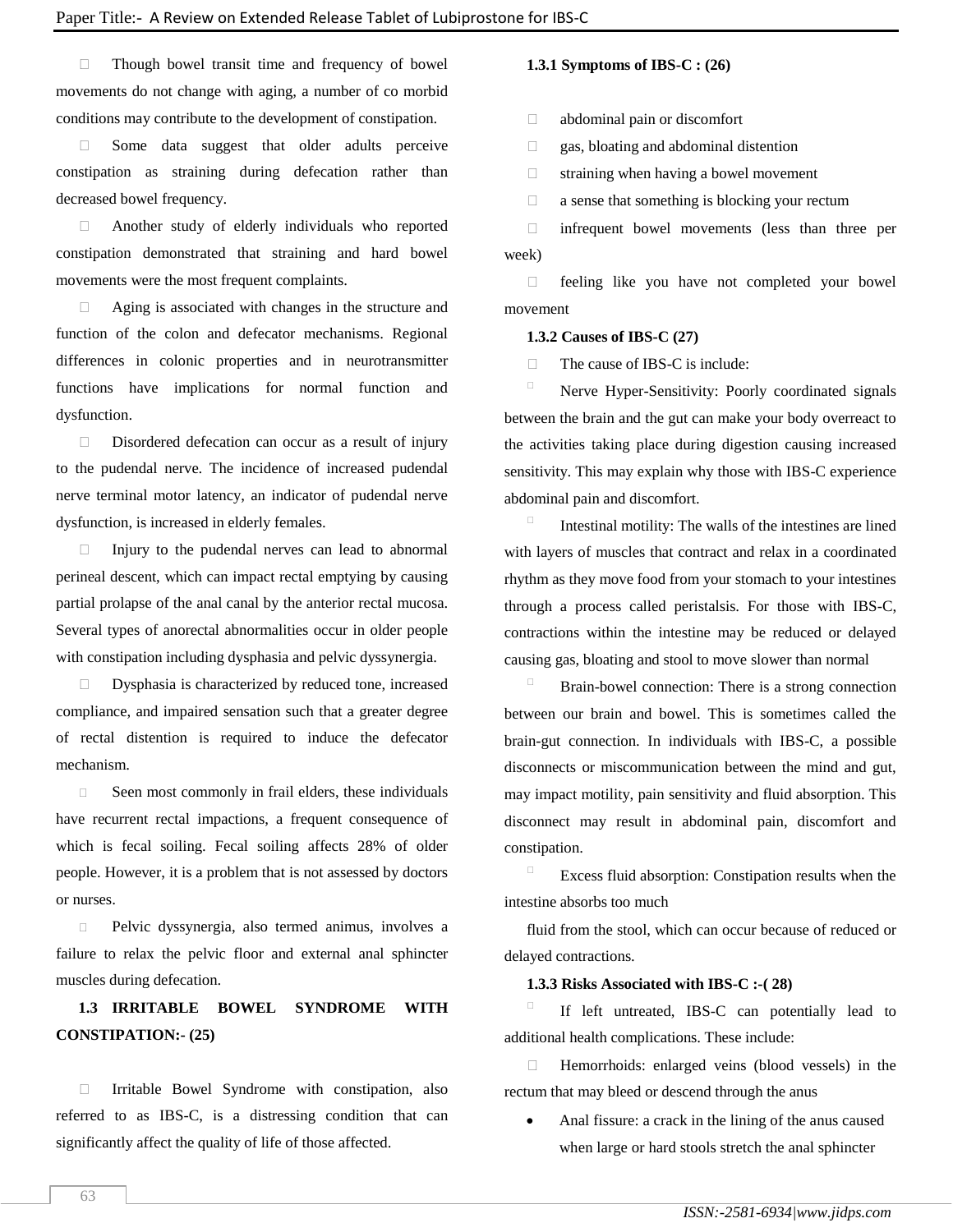- Fecal impaction: a mass of hard stool that cannot be excreted by a normal bowel movement and may need to be removed manually
- Rectal prolapsed: rectal tissue pushes out through the anus
- Lazy bowel syndrome: caused from frequent use of laxatives to have bowel function properly

# **1.4 TREATMENT AND MANAGEMENT (30, 31, 32)**

- **(1) First –Line Treatment / Pharmacological:-**
- (1) Anti-diarrhoeals e.g.: Loperamide
- (2) Visceral analgesics
- e.g.: Kappa Opioid Agonists, Codeine
	- (3) Laxatives
- e.g.: **Lubiprostone** Methylcellulose Bisacodyl Senna
	- (4) Antispasmodic/Anticholinergics
- e.g.: Mebeverine, Clidinium Bromide, Dicyclomine**,** Peppermint Oil (Colpermine).
	- (5) Antidepressants
- e.g.: Amitriptyline, Clomipramin
	- (6) Anxiolytics/Sedatives e.g.: Chlordiazepoxide
	- 1) Cognitive behavioral therapy
	- 2) Hypnotherapy
	- 3) Psychotherapy.
	- 4) Others :
	- Yoga
	- **Stress Management Techniques.**
	- **Nediation**
	- Exercise

# **1.5 INTRODUCTION TO DOSAGE FORM: - (33)**

 Solid medicaments may be administered orally as powders, pills, cachets, capsules or tablets .These dosage forms contain a quantity of drug which is given as a single unit and they are known collectively as solid unit dosage forms, even in the case of sustained action preparations which, technically, contain the equivalent of several normal doses of drug.

 Tablet is defined as a compressed solid dosage form containing medicaments with or without excipients. According to the Indian Pharmacopoeia Pharmaceutical. tablets are solid, flatorbiconvexdishes, unit dosage form, prepared by compressing a drug sora mixture of drugs, with or without diluents. They vary in shape and differ greatly in size

and weight, depending on amount of medicinal substances and the intended mode of administration. It is the most popular dosage form and 70% of the total medicines are dispensed in the form of Tablet.

# **1.5.1 REPEAT ACTION TABLET: -**

 $\Box$  It is a type of modified release dosage form.

During GI disease uncontrolled and unpredictable gastric emptying is occur so repeat action tablet is based on this condition.

 $\Box$  It contains usually two doses of the drug, the first being released immediately following per-oral administration. The second dose is released later, when the layer of enteric coating is dissolved.



Fig 8: - repeat action tablet

# **1.5.1.1 Need of Repeat Action Tablet**

 To control the drug delivery rate of either single or two different API.

 $\Box$  To separate incompatibility of API from each other and to control the release of API from one layer by utilizing the functional property of the other layer.

 $\Box$  Unpleasant odor and taste can be masked by coating technologies.

As compared to other dosage forms cost is low.

 As compared to other dosage forms stability of chemical and microbial are greatest.

□ Separation of incompatible components.

 $\Box$  Repeat action tablets can be designed and develop in such a manner as to modified release as either of the layers can be kept as sustained and the other as immediate release.

 $\Box$  Patient compliance is improved leading to improve drug regimen efficiency repeat action tablet is useful to reduce frequency of dose, prevention of direct contact of two or more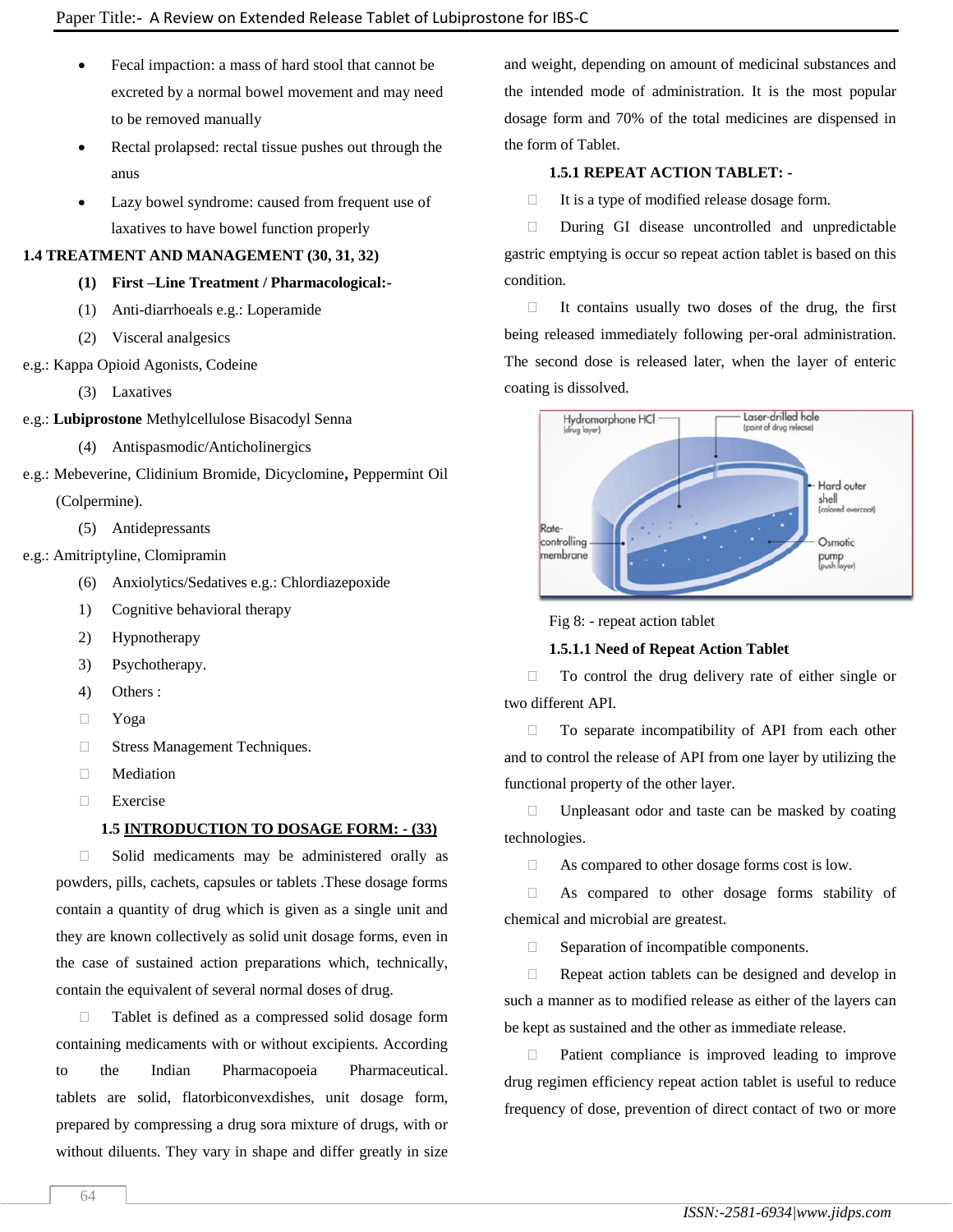API and thus the efficacy of combination of two drugs will be increase.

#### **1.5.1.3 Limitation of Repeat Action Tablet**

 Difficulty to swallow in case of children and unconscious patients.

 $\Box$  Difficult to formulate or manufacture as a tablet that will still provide adequate or full drug bioavailability & Drugs with low poor wetting, dissolution properties and optimum absorption high in GIT may be difficult to formulate.

#### **1.5.1.4 Preparation of Repeat Action Tablet (35)**

**Example 2** Repeat action tablet formulation where double compression technique is involved.

 $\Box$  One layer of drug for immediate release with the second layer designed to release drug extend, either as a second dose or in an extended release form are prepared by repeat action tablets.

 $\Box$  The repeat action tablets with two incompatible drugs can also be prepared by compressing separate layers of each drug so as to minimize area of contact between two layers.

 $\Box$  The compaction of a material involves both the compressibility and consolidation

 Desired drug release profile and sufficient mechanical strength must be met.

Compression:

 $\Box$  By eliminating voids and bringing particles into closer contacts as reduction in bulk volume is defined as compression.

 $\Box$  Consolidation:

 $\Box$  It is the property of the material in which there is increased mechanical strength due to interparticulate interaction (bonding). A major factor influencing tablet delamination was found to be by the compression force on layer 1.

 Wide range of fluctuation Produce by Conventional dosage form in drug concentration in the blood stream and tissues with subsequent undesirable toxicity and poor efficiency.

 $\Box$  The concept of controlled drug delivery systems led by this dynamic such as repetitive dosing and erratic absorption to The aim in designing sustained or controlled delivery systems is to decrease the frequency of the dosing or to

increase effectiveness of the drug by localization at the site of action, reducing the dose required or provide uniform drug delivery.

 $\Box$  The main objective of sustained release drug delivery is to make sure safety and to improve effectiveness of drugs as well as patient compliance.

 $\Box$  Formulation of layers are done by using more than one rate controlling polymer, thus enabling different types of drug delivery of one or more drugs where the drug may be released with a bolus and then at a controlled rate or by targeted drug delivery in the GI tract.

#### **Reference:-**

1. Soares S L R, "Irritable bowel syndrome: A clinical review", World J Gastroenterology, **2014**, 20(34): 12144- 12160.

2. Kabra N and Nadkarni A, "Prevelance of depression and anxiety in irritable bowel syndrome: A clinic based study from India. Indian Journal of Psychiatry, **2013**, 55: 77-80.

3. Hakanson et al, "Being in the Patient Position: Experience of health care among people with irritable bowel syndrome", Qualitative Health Research, **2015**, 20(8) 1116- 1127.

4. Agrawal A and Whorwell P J, "Irritable Bowel Syndrome: diagnosis and management",

5. Palmer K R and Penman I D, Davidson's Principle and Practice of Medicine, Edition 22,

6. Irritable Bowel Syndrome: Diagnosis and Management of Irritable Bowel Syndrome in Primary Care, National Collaborating Centre for Nursing and Supportive Care, February **2008**.

7. Saha L, "Irritable bowel syndrome: Pathogenesis, diagnosis, treatment, and evidence-based medicine", "World J Gastroenterology, **2014**, 20(22): 67596773.

8. Ghoshal C et al, "Epidemiological and clinical profile of irritable bowel syndrome in India: report of the Indian Society of Gastroenterology Task force", Indian J Gastroenterology,**2008**, 27: 22-28.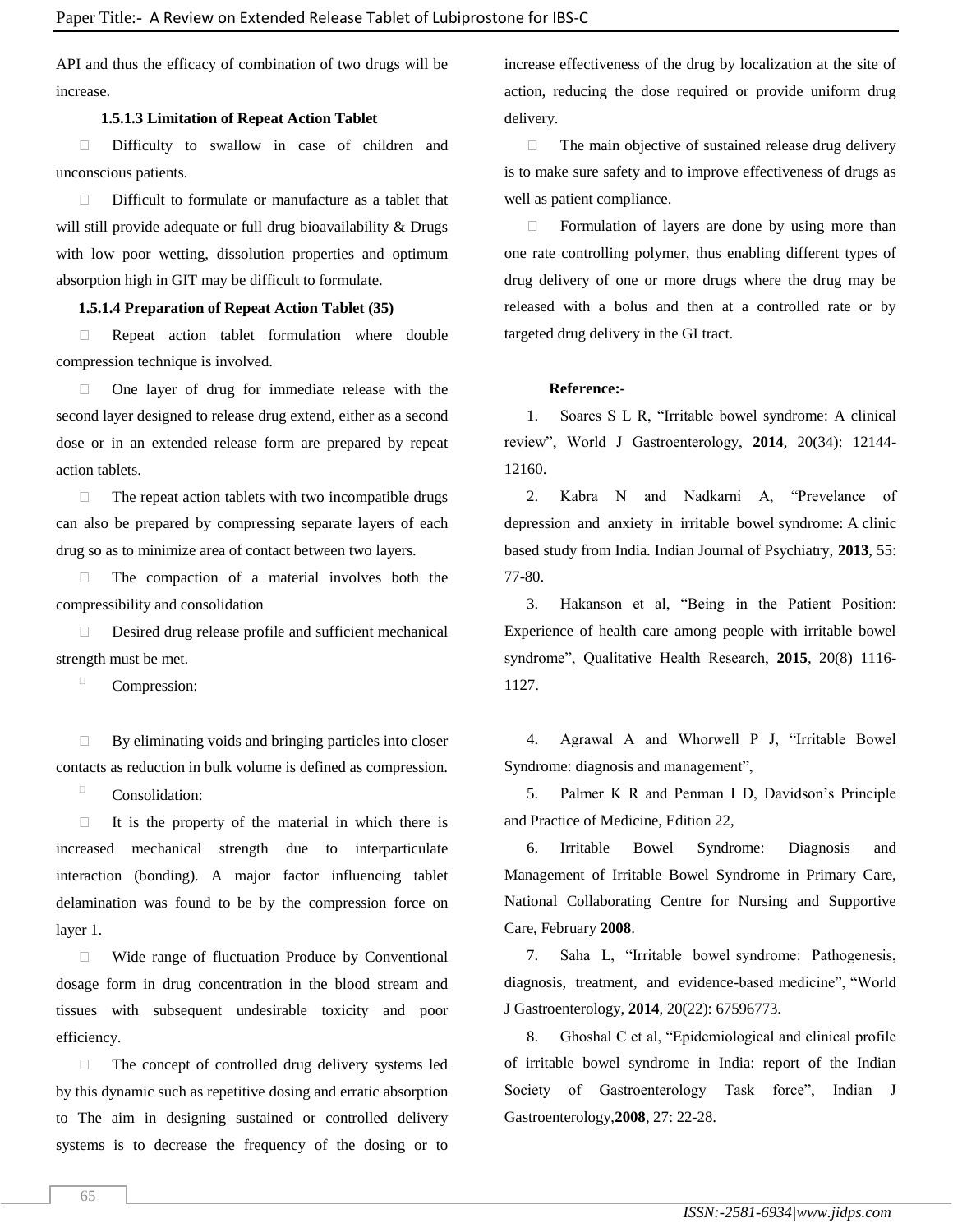9. Mayer A E, "Irritable Bowel Syndrome", the New England Journal of Medicine, **2008**,358:1692-9.

10. Karantanos T, Markoutsaki T, Gazouli M, etal. Current insights in to thepathophysiology of irritable bowel syndrome. Gut pathog **2010**; 2:3.

11. Khanna S, Tosh PK.A clinician's primer role on the role of microbiome in human health and disease. MyoClin Proc.**2014**; 89(1):10714.

12. CremonC, CariniG, De Giorgio R, etal.Intestinaldysbiosis in irritable bowel syndrome: etiological factor or epiphenomenon Expert Rev Mol Diag.**2010**; 10(4):389-93.

13. SchmulsonM, BieelsaMV, CarmonaSR, etal.Microbiota, gastrointestinal infections, low grade inflammation, and antibiotic therapy in irritable bowel syndrome: an evidence-based review.RevGastroenterol Mex.**2014**; 79(2):96-134.

14. Saito YA. The role of genetics in IBS.GasteroenterolClin North Am.**2011**; 40(1):45-67.

15. Bixquert Jimenez M.Treatment of irritable bowel syndrome with probiotics.An etiopathogenic approach at last? RevEspEnferm Dig.**2009**; 101(8):553-64.

16. Chan AO, Cheng C, Hui WM, Hu WH, Wong NY, Lam KF, Wong WM, Lai KC, Lam

SK, Wong BC. Differing coping mechanisms, stress level and anorectal physiology in patients with functional constipation. World J Gastroenterol **2005**; 11: 5362-5366

17. Chang L, Toner BB, Fukudo S, Guthrie E, Locke GR, Norton NJ, Sperber AD. Gender, age, society, culture, and the patient's perspective in the functional gastrointestinal disorders. Gastroenterology **2006**; 130: 1435-1446

18. Laurberg S, Swash M. Effects of aging on the anorectal sphincters and their innervation. Dis Colon Rectum **1989**; 32: 737-742

19. Mertz H, Naliboff B, Mayer EA. Symptoms and physiology in severe chronic constipation. Am J Gastroenterol **1999**; 94: 131-138

20. Everhart JE, Ed. The Burden of Digestive Diseases in the United States. Bethesda, MD: National Institute of Diabetes and Digestive and Kidney Diseases, U.S. Dept. of Health and Human Services; **2008**. NIH Publication 09–6433.

21. Campbell AJ, Busby WJ, Horwath CC. Factors associated with constipation in a community based sample of people aged 70 years and over. J Epidemiol Community Health **1993**; 47: 23-26

22. Sagar PM, Pemberton JH. Anorectal and pelvic floor function. Relevance of continence,

23. Wedel T, Spiegler J, Soellner S, Roblick UJ, Schiedeck TH, Bruch HP, Krammer HJ. Enteric nerves and interstitial cells of Cajal are altered in patients with slow-transit constipation and megacolon. Gastroenterology **2002**; 123: 1459-1467

24. Bassotti G, Villanacci V. Slow transit constipation: a functional disorder becomes anenteric neuropathy. World J Gastroenterol **2006**; 12: 4609-4613

25. Cash BD, Schoenfeld P, Chey WD. The utility of diagnostic tests in irritable bowel syndrome pa tients: a systematic review. Am J Gastroenterol. **2002**;97:28122819.

26. Camilleri M, Ford MJ. Review article: colonic sensorimotor physiology in health, and its alteration in constipation and diarrhoeal disorders. Aliment Pharmacol Ther. **1998**;12:287-302

27. Rao SS. Constipation: evaluation and treatment. Gastroenterol Clin North Am. **2003**;32:659-683.

28. Tillisch K, Labus JS, Naliboff BD, et al. Characterization of the alternating bowel habit subtype in patients with irritable bowel syndrome. Am J Gastroenterol. **2005**;100:896-904.

29. Camilleri M, Chey WY, Mayer EA, Northcut AR, Heath A, Dukes GE, et al. A randomized controlled trial of serotonin type 3 receptor antagonist alosetron in women with diarrhea-predominant irritable bowel syndrome. Arch Intern Med **2001**;161:1733-40.

30. Talley NJ. Serotoninergic neuroenteric modulators. Lancet **2001**; 358:2061-8.

31. Evans BW, Clark WK, Moore DJ, Whorwell PJ. Tegaserod for the treatment of irritable bowel syndrome. Cochrane Database Syst Rev **2004**; (1):CD003960.

32. Jailwala J, Imperiale TF, Kroenke K. Pharmacologic treatment of the irritable bowel syndrome: a systematic review